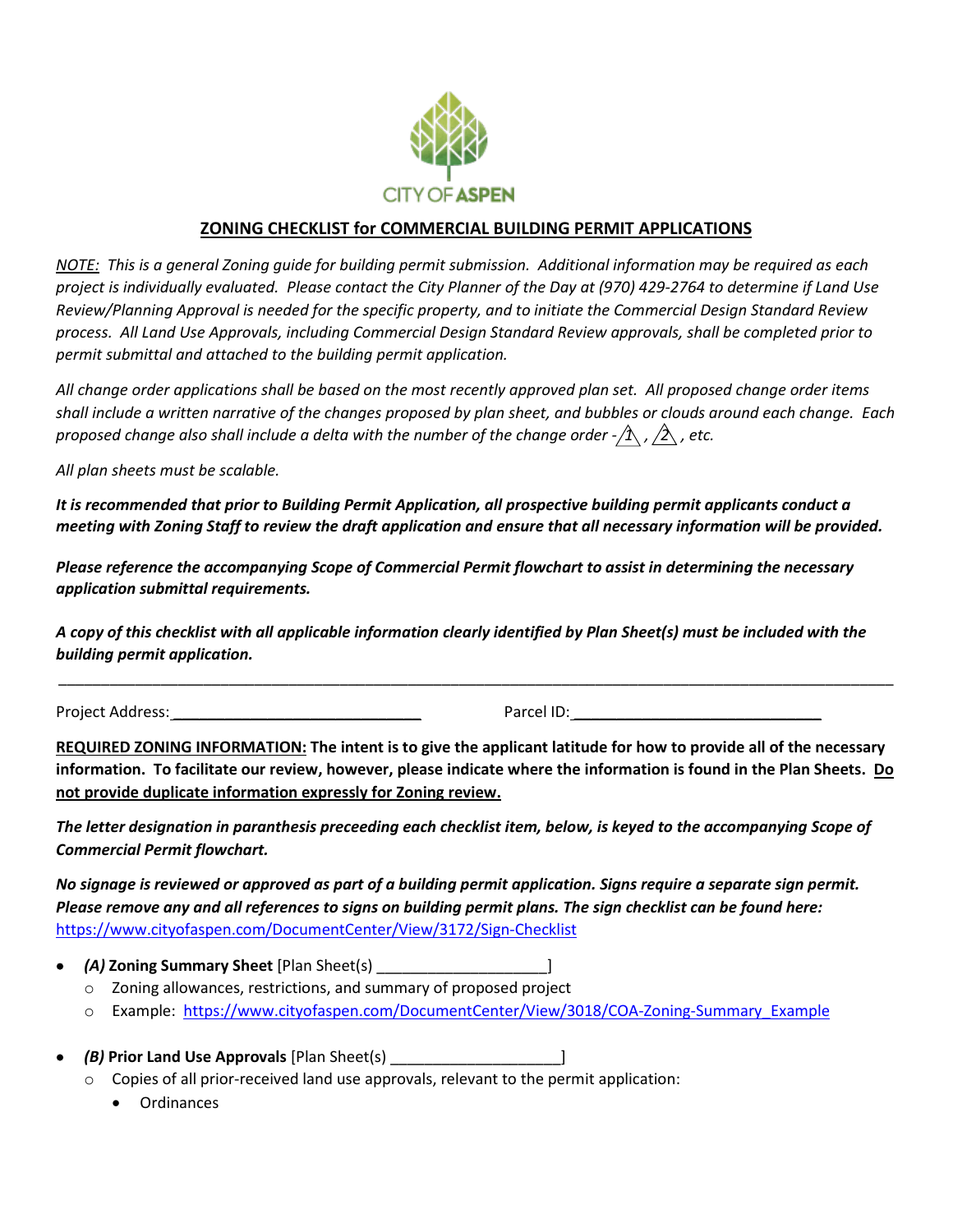- Resolutions
- Development Orders
- Commercial Design Standard Review, as applicable.
- Pre-Development Topography, as applicable
- Historic Preservation approvals, as applicable
- Variances, etc.
- *(C)* **Current Subdivision Plats and Condominium Maps approved by the City that pertain to the subject property**  [Plan Sheet(s) \_\_\_\_\_\_\_\_\_\_\_\_\_\_\_\_\_\_\_\_]
- *(D)* **Monumented Land and Improvement Survey** [Plan Sheet(s) \_\_\_\_\_\_\_\_\_\_\_\_\_\_\_\_\_\_\_\_] **Required for all permits proposing a change in 'deck' area, floor area, or setbacks.**
	- $\circ$  Survey prepared and certified by a registered land surveyor that meets the standards and requirements of the Compliant City of Aspen Survey Checklist:
		- <https://www.cityofaspen.com/DocumentCenter/View/516/Compliant-COA-Survey-PDF>
	- o Include on the Monumented Land and Improvement Survey, or ancillary plan sheet, a determination of Net Lot Area pursuant to the City of Aspen Land Use Code Section 26.575.020.C, Measuring Net Lot Area, as applicable. Please reference the governing Zone District; Net Lot Area is required for specific land uses, within specific commercial zone districts. [Plan Sheet(s) \_\_\_\_\_\_\_\_\_\_\_\_\_\_\_\_\_\_\_\_]:
		- Gross lot/parcel area
		- Area of lot/parcel with more than 20% and up to 30% slope
		- Area of lot/parcel with more than 30% slope
		- Area of lot/parcel below the high-water line of a river or natural body of water
		- Area of lot/parcel encumbered by vehicular easements/rights-of-way
		- If the lot/parcel is devoid of 20% or greater slopes, please have the surveyor state such on the survey.
- *(E)* **Existing and Proposed Site Plans** [Plan Sheet(s) \_\_\_\_\_\_\_\_\_\_\_\_\_\_\_\_\_\_\_\_] **Required for all permits proposing any site alteration, changes to parking, addition of site walls, retaining walls, mechanical equipment, fire features, water features, hot tubs, pools, or change in building footprint, inclusive of roof eaves, decks and other architectural projections.**
	- o Property lines
	- o Building envelope or minimum setbacks
	- o Building footprint(s) and roofline/roof eaves:
		- Include porches, patios, loggias, decks, walks, stairs, driveway, sheds
	- o Above grade utilities
	- o Mechanical equipment projections/locations
	- o Window wells with interior dimensions
	- o Ingress/egress and adjacent streets and alleys
	- o Parking with spaces dimensioned.
	- o Topography, as applicable
	- o Landscape and hardscape
	- $\circ$  Retaining walls, include top-of-wall and bottom-of-wall height measurements
	- o Retention areas
	- o Hot tubs, pools, water features, fire features, sculptures, affixed barbecue grills and outdoor kitchens, fences
	- o Allowed projections into setbacks per the City of Aspen Land Use Code Section 26.575.020.E.5:
		- Elevation plans of proposed improvements projecting into setbacks to demonstrate code compliance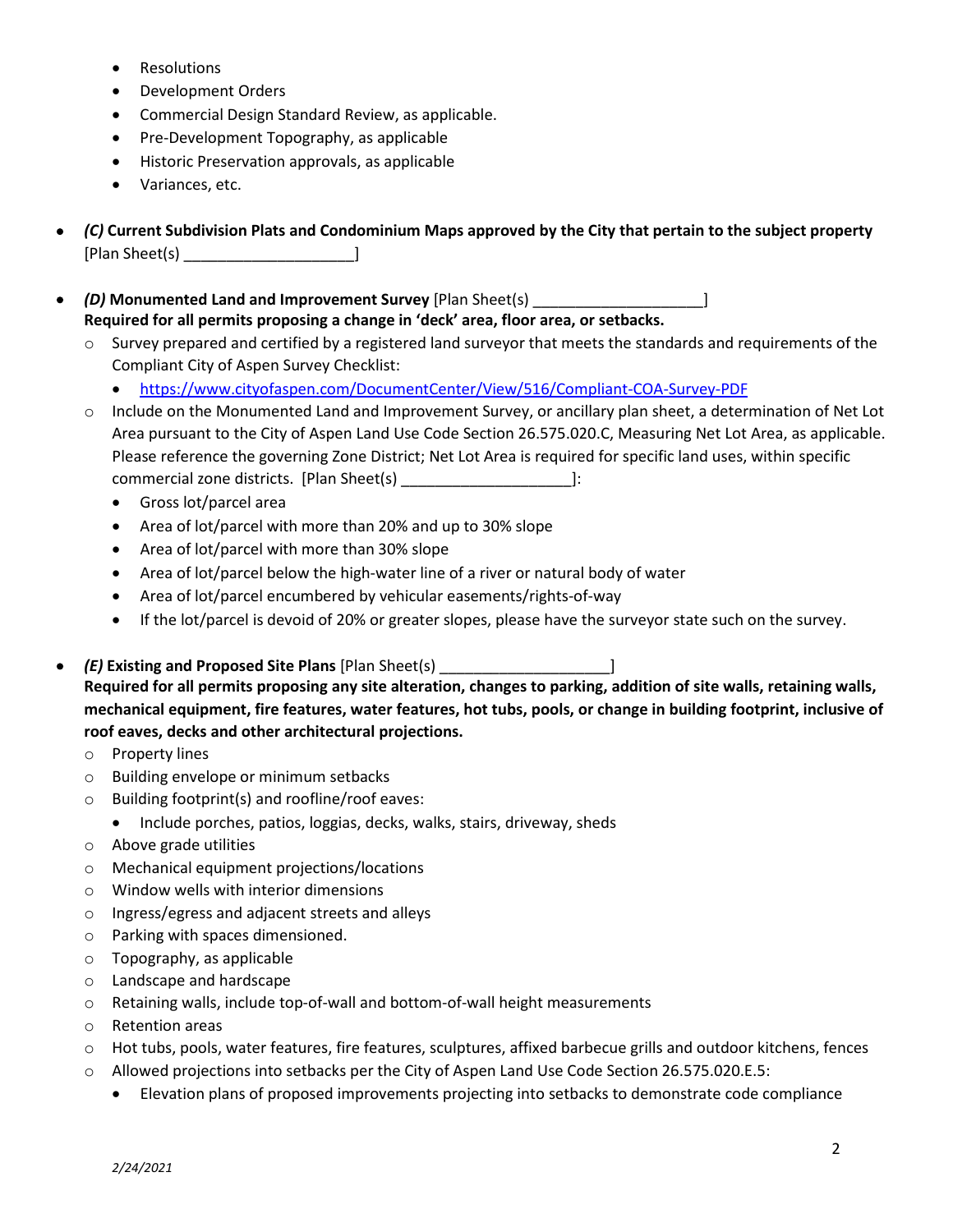- o Existing non-conforming projections into setbacks
- $\circ$  For existing and proposed commercial structures, the entire structure must be shown on the site plans
- *(F)* **Demolition Calculations** [Plan Sheet(s) \_\_\_\_\_\_\_\_\_\_\_\_\_\_\_\_\_\_\_\_] **Required only when demolition of exterior walls and roof area above finished grade and associated assembly and components necessary for the structural integrity of such wall and roof area is proposed**
	- o Reference City of Aspen Land Use Code Section 26.575.020.H, Measurement of Demolition
	- o Roof Demolition Plans utilizing either the 'Ratio Method' or the 'Flat Plane Method,' and accompanying demolition calculation table:
		- Square footage of the total roof area less fenestrations, and square footage of roof area to be removed
		- Square footage calculations for each roof section
	- o Wall Demolition Plans:
		- Each wall segment labeled and corresponding to the elevation plan for each wall segment. Each wall segment must illustrate the total wall square footage area to remain, the area reduced for fenestration, and the square footage of wall area to be removed.
		- Accompanying demolition calculation table
	- o If demolition is 35% or greater, then see 'V', below.
	- o Example: https://www.cityofaspen.com/DocumentCenter/View/3019/COA-Demolition-Calcs Example
- *(G)* **Floor Area Calculations, Existing and Proposed** [Plan Sheet(s) \_\_\_\_\_\_\_\_\_\_\_\_\_\_\_\_\_\_\_\_] **Required for all permits proposing to change floor area.**
	- o Reference City of Aspen Land Use Code Section 26.575.020.D, Measuring Floor Area
	- o Both existing and proposed subgrade wall calculations to determine countable Floor Area of subgrade or partial subgrade levels of the structure:
		- Diagram each subgrade wall segment with a graphic representation to scale of both wall area below and above the most restrictive of natural or finished grade.
		- Provide an accompanying table including each subgrade wall segment's total wall area, and its total area above the most restrictive grade. Derive the percentage of total exposed wall (Exposed Wall Area/Total Wall Area).
		- Apply the percentage to the gross floor area of the subgrade or partial subgrade level being calculated.
		- *Note: Show exterior wall in window wells as entirely above grade no matter where the most restrictive grade coincides with the wall segment.*
	- o Both existing and proposed floor plans for all levels of each building on the site, including Floor Area of each level less exemptions, such as the uppermost level of elevators and stairs:
		- Include existing and proposed decks on each level of the structure, indicating the square footage of each deck.
	- o A table summarizing and tallying the countable Floor Area for each level of the structure, including the deck calculations:
		- Reference Land Use Code Section 26.575.020.D.4,*Decks, Balconies, Loggias, Gazebos, Trellis, Exterior Stairways, and non-Street-facing porches*.
	- o Orientation gridlines for each level of the proposed structure.
	- o Examples:
		- https://www.cityofaspen.com/DocumentCenter/View/3016/COA-Subgrade-Wall-Calcs Example
		- [https://www.cityofaspen.com/DocumentCenter/View/3011/COA-Floor-Area-Calcs\\_Example](https://www.cityofaspen.com/DocumentCenter/View/3011/COA-Floor-Area-Calcs_Example)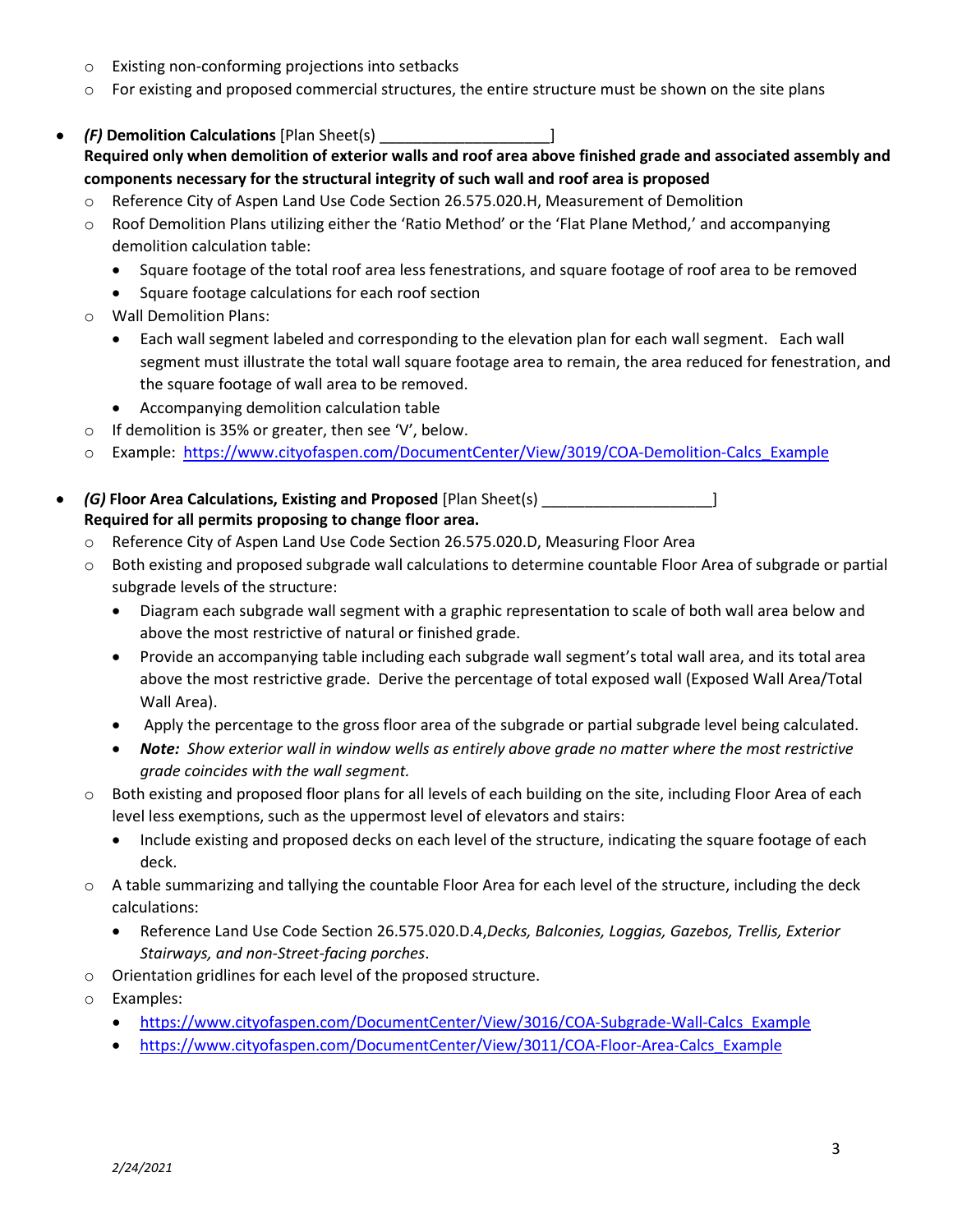- *(H)* **Floor Plans** [Plan Sheet(s) \_\_\_\_\_\_\_\_\_\_\_\_\_\_\_\_\_\_\_\_] **Required for all permits proposing new construction, or alterations of existing floorplans.** 
	- o Existing floor plans, as applicable
	- o Proposed floor plans
	- o Orientation gridlines for each level of the existing and/or proposed structure
	- o Property lines and minimum setbacks, as applicable
- *(I)* **Roof Plans** [Plan Sheet(s) \_\_\_\_\_\_\_\_\_\_\_\_\_\_\_\_\_\_\_\_] **Required for all permits proposing new construction, or alterations of existing rooves.**
	- $\circ$  If the permit is for a remodel that will alter the existing roof, provide both existing and proposed plans.
	- o Orientation gridlines.
	- o Location of all roof top mounted chimneys, flues, and similar venting apparatus, and mechanical equipment.
		- Chimneys, flues, vents, and similar venting apparatus may extend no more than ten (10) feet above the height of the building at the point the device connects. For roofs with a pitch of 8:12 or greater, these elements may not extend above the highest ridge of the structure by more than required by adopted building codes or as otherwise approved by the Chief Building Official to accommodate safe venting. To qualify for this exception, the footprint of these features must be the minimum reasonably necessary for its function the features must be combined to the greatest extent practical. Appurtenances such as hoods, caps, shields, coverings, spark arrestors, and similar functional devices or ornamental do-dads shall be contained within the limitations of this height exception.
		- All Chimneys, flues, vents, and similar venting apparatus should be set back from any Street facing façade of the building a minimum of twenty (20) feet and the footprint should be minimized and combined to the greatest extent practicable.
		- *Mechanical Equipment.* Heating, ventilation, and air conditioning systems, and similar mechanical equipment or utility apparatus located on top of a building may extend up to six (6) feet above height of the building at the point the equipment is attached. This allowance is inclusive of any pad the equipment is placed on, as well as any screening. Mechanical equipment shall be screened, combined, and co-located to the greatest extent practicable. All mechanical equipment shall be set back from any Street facing façade of the building a minimum of fifteen (15) feet.
		- Show the minimum setback requirements on the roof plans.
- *(J)* **Elevations** [Plan Sheet(s) \_\_\_\_\_\_\_\_\_\_\_\_\_\_\_\_\_\_\_\_] **Required for all permits proposing new construction, alteration of existing elevations, or when an existing structure's height is to be altered.**
	- o Height:
		- Reference City of Aspen Land Use Code Section 26.575.020.F, Measuring Building Height
		- Existing and proposed elevations for all sides of the structure(s), as applicable
		- Property lines and minimum setbacks, as applicable
		- Height vignette (oblique view), as necessary
		- Orientation gridlines and section reference lines
		- A line demarcating the maximum height allowed by Zone District that follows the more restrictive of natural or finished grade
		- Natural and finished grade lines, labeled and in different line weights, patterns, or colors
		- Height measurements illustrated on each plan sheet
		- Example: https://www.cityofaspen.com/DocumentCenter/View/3012/COA-Height-Measurement Example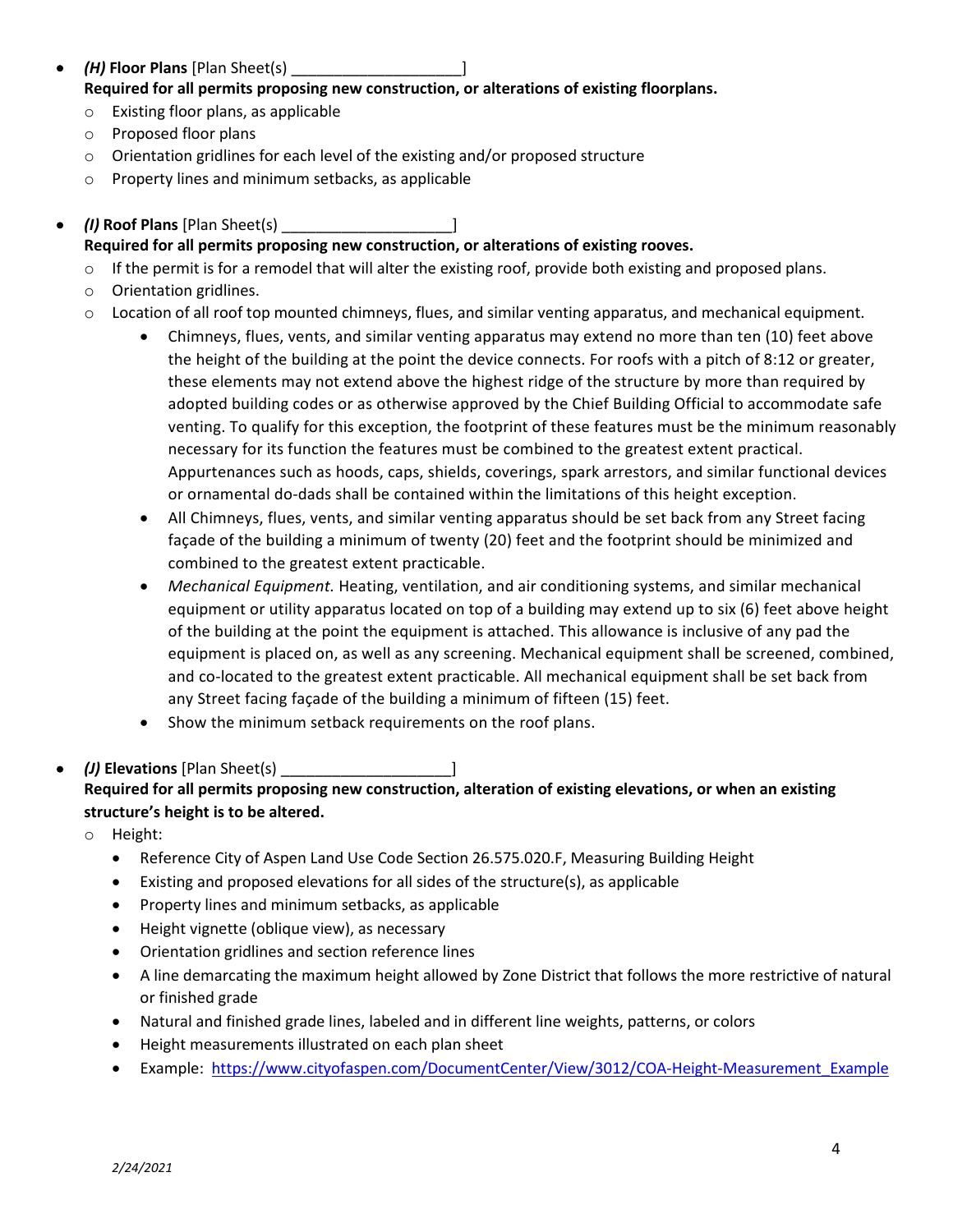- *(K)* **Landscape Plans** [Plan Sheet(s) \_\_\_\_\_\_\_\_\_\_\_\_\_\_\_\_\_\_\_\_] **Required for all permits proposing any site alteration, addition of site walls, retaining walls, mechanical equipment, fire features, water features, hot tubs, pools, or change in building footprint, inclusive of roof eaves, decks and other architectural projections.**
	- o Property lines and minimum setbacks
	- o Existing and proposed structures
	- o Existing and proposed landscape and hardscape:
		- Top-of-wall and bottom-of-wall height measurements for all retaining walls, site walls/landscape walls.
- *(L)* **Exterior Lighting Information Required for all permits proposing new construction, alteration of existing exterior lighting, or the addition of new exterior lighting.**
	- $\circ$  Exterior Building Lighting [Plan Sheet(s)
		- Reference City of Aspen Land Use Code Section 26.575.150, Outdoor Lighting
		- Locations of each specific exterior light
		- Manufacturer cut-sheets and pictures of each fixture type illuminated
	- o Exterior Landscape/Site Lighting [Plan Sheet(s) \_\_\_\_\_\_\_\_\_\_\_\_\_\_\_\_\_\_\_\_]
		- Reference City of Aspen Land Use Code Section 26.575.150, Outdoor Lighting
		- Locations of each specific exterior light
		- Manufacturer cut-sheets and pictures of each fixture type illuminated
	- o *Note: Exterior linear lighting is prohibited by the City of Aspen Land Use Code.*
	- o *Note:**Zoning staff may request a photometric report.*
- *(M)* **Commercial Net Leasable Calculations** [Plan Sheet(s) \_\_\_\_\_\_\_\_\_\_\_\_\_\_\_\_\_\_\_\_]
	- o Reference City of Aspen Land Use Code Section 26.575.020.I, Measurement of Net Leasable Area and Net Livable Area.
	- o The calculation of net leasable area and net livable area shall include all interior space of a building measured from interior wall to interior wall, including interior partitions. Net leasable area and net livable area shall be attributed to the lot or parcel upon which it is developed. Net leasable area includes all interior areas which can be leased to an individual tenant with the exceptions noted below. Net livable area includes those areas of a building that are used or intended to be used for habitation with the exceptions noted below. Garages and carports are exempt from net leasable area and net livable area calculations.
	- o Permanently installed interior airlock spaces are exempt from the calculation of net leasable space up to a maximum exemption of one hundred (100) square feet. Seasonal airlocks of more than ten (10) square feet, installed on the exterior of a building, shall be considered net leasable area and shall be subject to all requirements of the Land Use Code, including employee mitigation, prorated according to the portion of the year in which it is installed.
	- o Unless specifically exempted through other provisions of this Title, outdoor displays, outdoor vending, and similar commercial activities located outside (not within a building) shall also be included in the calculation of net leasable area. The calculation of such area shall be the maximum footprint of the display or vending apparatus. For vending carts or similar commercial activities requiring an attendant, the calculation shall also include a reasonable amount of space for the attendant. Exterior decks and exterior seating are not included in the calculation of net leasable area. Vending machines, gas pumps, and similar devices without an attendant shall not be considered net leasable area.
	- $\circ$  The calculation of net leasable area and net livable area shall exclude areas of a building that are integral to the basic physical function of the building. All other areas are attributed to the measurement of net leasable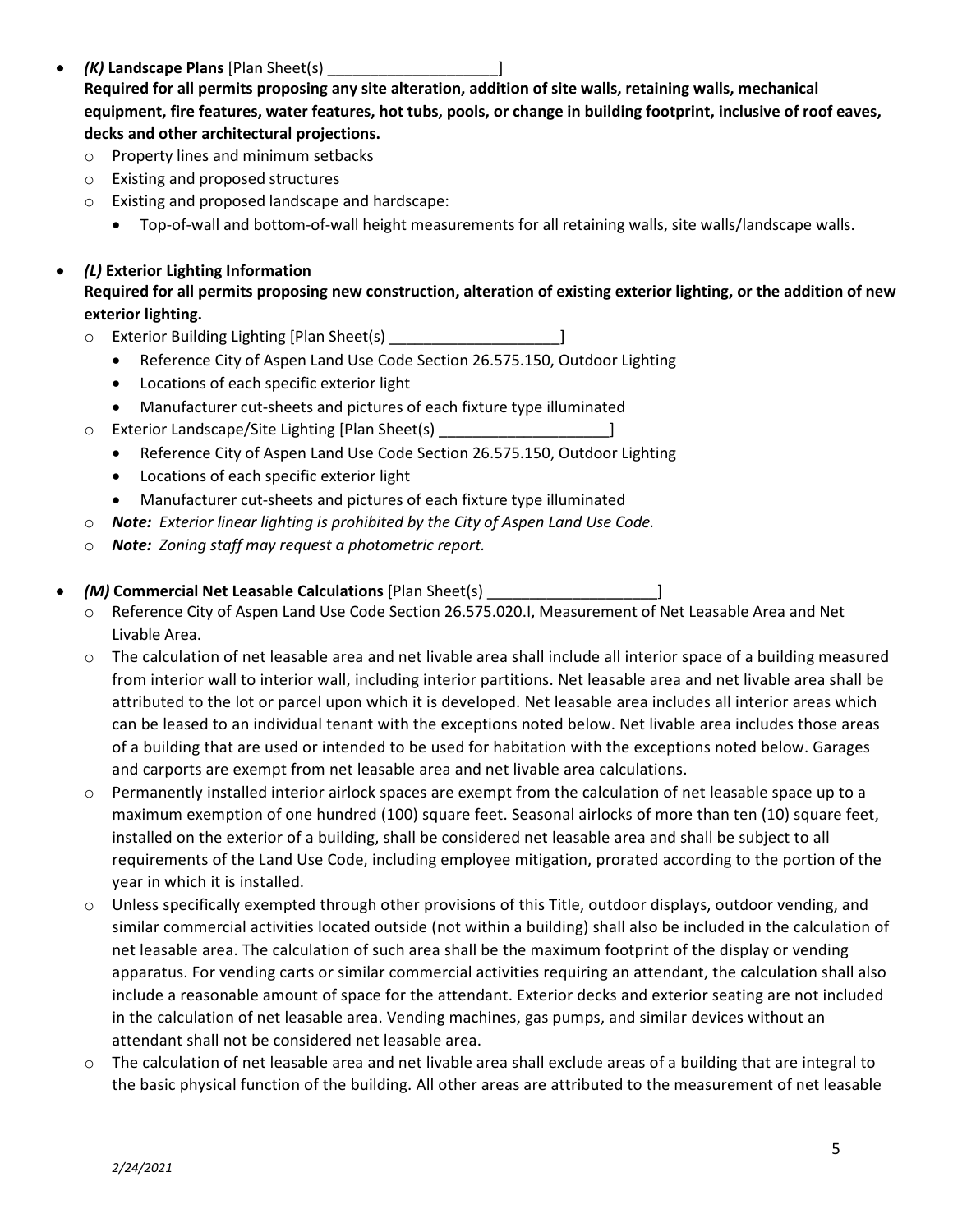commercial space or net livable area. When calculating interior stairways or elevators, the topmost interior level served by the stairway or elevator is exempt from net livable or net leasable area calculations.

- *(N)* **Pedestrian Amenity, Existing and Proposed** [Plan Sheet(s) \_\_\_\_\_\_\_\_\_\_\_\_\_\_\_\_\_\_\_\_]
	- o Reference Land Use Code Section 26.412.070, Pedestrian Amenity.
- *(O)* **Parking, Existing and Proposed** [Plan Sheet(s) \_\_\_\_\_\_\_\_\_\_\_\_\_\_\_\_\_\_\_\_]
	- o Reference 'Site Plans', above.
	- o Land Use Code Section 26.515.040, Parking Requirements
- *(P)* **Height Over Topography** [Plan Sheet(s) \_\_\_\_\_\_\_\_\_\_\_\_\_\_\_\_\_\_\_\_]
	- o Reference Land Use Code Section 26.575.020.F.,*Measuring Building Heights*
	- o Height Over Topography Measurements:
		- Orientation gridlines
		- Reference City of Aspen Land Use Code Section 26.575.020.F, Measuring Building Height
		- Property lines and minimum setbacks
		- Topography
		- Height points around perimeter of the structure(s):
			- Height measurements along the perimeter of the structure shall be taken from the lower of natural or finished grade where the exterior perimeter of the structure meets the ground. Both natural and finished grade lines must be depicted.
		- Plumb line height measurements within the footprint of the structure:
			- Height measurements within 15 horizontal feet of the structure(s) perimeter shall be measured from the lower of natural or finished grade using the perimeter measurement method.
			- Height measurements beyond 15 horizontal feet of the structure(s) perimeter shall be measured from the natural grade of the site projected up to the allowable height, and the height of the structure shall be measured using the projected topography
		- An accompanying table summarizing each height measurement point, including:
			- Elevation of natural grade in feet above sea level
			- Elevation of proposed grade in feet above sea level
			- Most restrictive of either natural or proposed grade
			- Elevation of roof height over topography in feet above sea level
			- Actual roof height over most restrictive grade in feet and inches
	- o Example: [https://www.cityofaspen.com/DocumentCenter/View/3012/COA-Height-Measurement\\_Example](https://www.cityofaspen.com/DocumentCenter/View/3012/COA-Height-Measurement_Example)

## • *(Q)* **Exterior Mechanical System Plans** [Plan Sheet(s) \_\_\_\_\_\_\_\_\_\_\_\_\_\_\_\_\_\_\_\_]

- o These plans are required only when there is new or modified exterior mechanical systems proposed.
- o Reference 'Roof Plans' 'Landscape Plans' and 'Site Plans', above.
- o Reference Land Use Code Section 26.575.020.E.,*Measuring Setbacks*.5.n.
- o Reference Land Use Code Section 26.575.020.F.,*Measuring Building Heights*.4.e.
- *(R)* **Exterior Plumbing System Plans – Reference 'Roof Plans', above.** [Plan Sheet(s) \_\_\_\_\_\_\_\_\_\_\_\_\_\_\_\_\_\_\_\_]
	- o These plans are required only when there is new or modified exterior plumbing systems proposed, such as roof top venting.
	- o Reference Land Use Code Section 26.575.020.F.,*Measuring Building Heights*.4.a.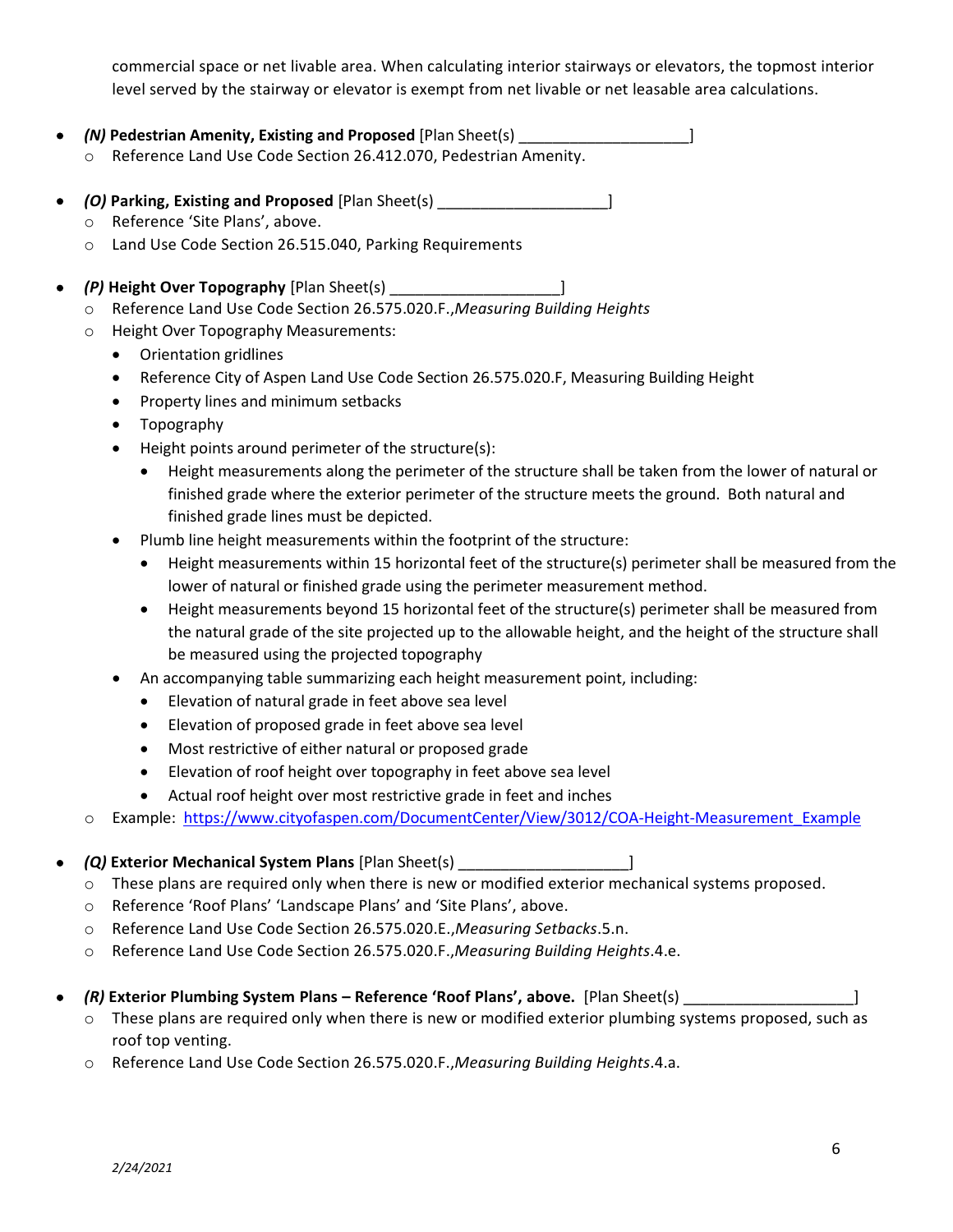- *(S)* **Homeowner's Association Compliance Form signed and dated by the property owner, or their Attorney**  <https://www.cityofaspen.com/DocumentCenter/View/279/Homeowner-Association-Compliance-Form?bidId=>
- *(T)* **Zoning Compliance Verification Policy Form signed and dated by the Contractor** <https://www.cityofaspen.com/DocumentCenter/View/421/Zoning-Compliance-Policy-PDF>
- *(U)* **Completed copy of this Zoning Checklist**
- *(V)* **Demolition Compliance Policy Form** *(This form will be provided to the applicant by Zoning Staff, as necessary.)*
	- o Required for all projects proposing to demolish 35% or greater of a structure, as measured by the surface of all exterior wall and roof area above finished grade and associated assembly and components necessary for the structural integrity of such wall and roof. At Staff's discretion, heightened review of projects proposing to demolish less than 35% or greater of a structure may be triggered when there are unique circumstances, such as historic designation.

| <b>PRE-SUBMISSION ZONING CHECKLIST REVIEWED AND ACCEPTED:</b>                                                                                                                           |
|-----------------------------------------------------------------------------------------------------------------------------------------------------------------------------------------|
|                                                                                                                                                                                         |
|                                                                                                                                                                                         |
|                                                                                                                                                                                         |
| PERMIT APPLICANT DECLINES TO CONDUCT A PRE-BUILDING PERMIT SUBMISSION ZONING MEETING, AND<br>UNDERSTANDS THAT FAIILING TO DO SO MAY RESULT IN A LENGTHIER ZONING PERMIT REVIEW PROCESS: |
|                                                                                                                                                                                         |
|                                                                                                                                                                                         |